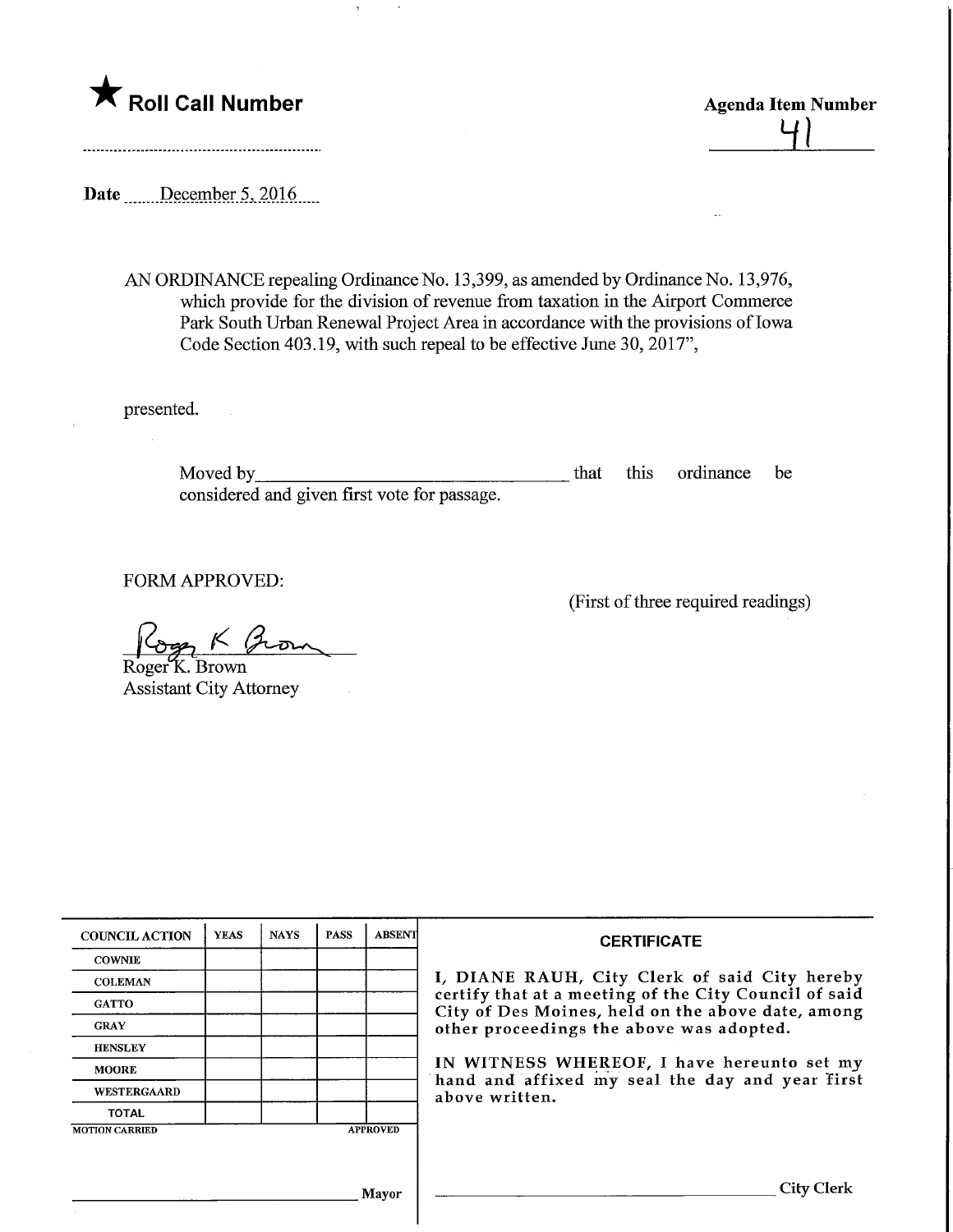## ORDINANCE NO.

AN ORDINANCE repealing Ordinance No. 13,399, as amended by Ordinance No. 13,976, which provide for the division of revenue from taxation in the Airport Commerce Park South Urban Renewal Project Area in accordance with the provisions of Iowa Code Section 403.19, with such repeal to be effective June 30, 2017.

WHEREAS, by Ordinance No. 13,399 passed on December 2, 1996, as amended by Ordinance No. 13,976, passed July 23, 2001, the City Council provided for the division of revenue from taxation in the Airport Commerce Park South Urban Renewal Project Area in accordance with the provisions of Iowa Code Section 403. 19; and,

WHEREAS, the adopted urban renewal plan for the Airport Commerce Park South Urban Renewal Project Area expires on June 30,2017; and,

WHEREAS, the purpose of this ordinance is to memorialize the termination of the Airport Commerce Park South Urban Renewal Project by repealing Ordinance No. 13,399 and Ordinance No. 13,976 effective June 30,2017.

NOW THEREFORE, BE IT ORDAINED, by the City Council of the City of Des Moines, Iowa, as follows:

Section 1. That Ordinance No. 13,399 passed on December 2, 1996, and Ordinance No. 13,976 passed July 23, 2001, which provide for the division of revenue from taxation in accordance with the provisions of Iowa Code Section 403.19 within the Airport Commerce Park South Urban Renewal Project Area more specifically described as follows:

Airport Commerce Park Plat 1, an Official Plat, excluding Lots 4, 5, and Outlot X, all now included in and forming a part of the City of Des Moines, Polk County, Iowa;

AND, Airport Commerce Park South, an Official Plat, all now included in and forming a part of the City of Des Moines, Polk County, Iowa;

AND, the entire Fleur Drive Right-of-way from the North right-of-way line of Army Post Road extended South to a line 3,400 feet South of the South right-ofway line of Army Post Road, all now included in and forming a part of the City of Des Moines, Polk County, Iowa,

are hereby repealed effective June 30,2017.

Sec. 2. The certification of loans, advances, indebtedness and bonds for payment from the special fund for the Airport Commerce Park South Urban Renewal Project Area pursuant to Iowa Code §403.19 shall cease with the certification that was due on December 1, 2015, making the taxes collectable in the fiscal year beginning July 1, 2016, the last tax year subject to the division of revenue. Any funds held in the special fund for the Airport Commerce Park South Urban Renewal Project Area on July 1, 2017, and not obligated for the payment of loans,